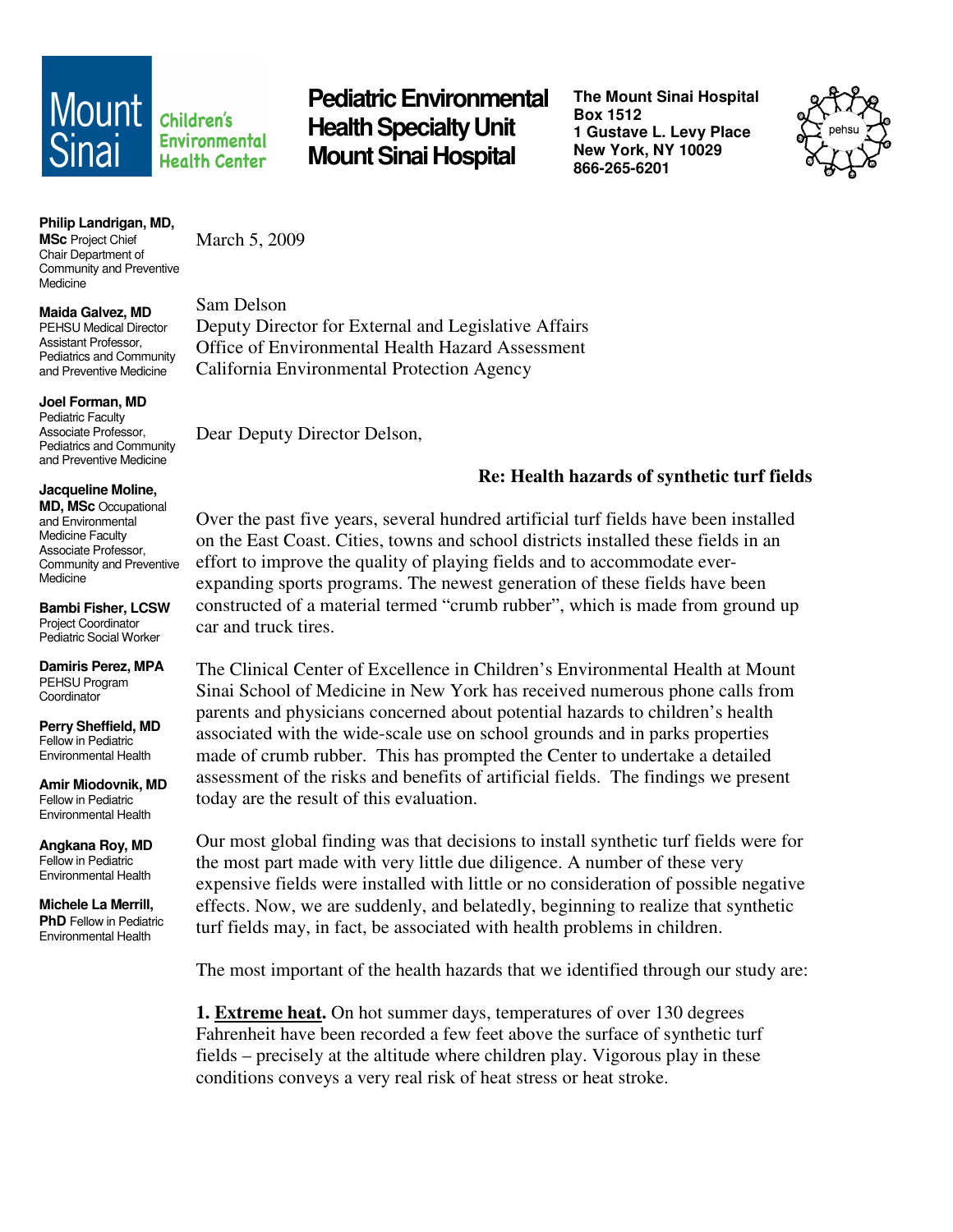**2. MRSA skin infections.** Outbreaks of skin infections caused by methicillinresistant Staphylococcus aureus (MRSA) have been documented in children who play on synthetic turf fields (reported in the *New England Journal of Medicine*, February 2005).

**3. Inhalation and ingestion of toxic and carcinogenic chemicals.** The major chemical components of crumb rubber are styrene and butadiene, the principal ingredients of the synthetic rubber used for tires in the United States. Styrene is neurotoxic. Butadiene is a proven human carcinogen. It has been shown to cause leukemia and lymphoma. The crumb rubber pellets that go into synthetic turf fields also contain lead, cadmium and other metals. Some of these metals are included in tires during manufacture, and others picked up by tires as they roll down the nation's streets and highways. There is a potential for all of these toxins to be inhaled, absorbed through the skin and even swallowed by children who play on synthetic turf fields.

Lead was recently found in synthetic turf fields in New Jersey at levels so high that several fields were closed by the state Health Department. This is extremely alarming since lead is a highly toxic chemical and brain injury is the most serious consequence of pediatric lead poisoning. Young children are especially vulnerable to lead because their brains are rapidly growing and developing, and because their normal hand-to-mouth behavior increases the risk that they will take lead into their bodies from the environment. Even low-dose exposure to lead can possibly cause loss of IQ, shortening of attention span and disruption of behavior as well as increased risk of dyslexia and school failure.

**4. Transportation home of crumb rubber pellets.** Crumb rubber pellets do not remain on the artificial turf fields. These pellets are picked on children's shoes, clothing and skin. They are then tracked into children's homes and cars, and they are carried into the places where children live, play, eat and sleep. Thus exposure can continue for many hours beyond the time that a child spends in play on the synthetic turf field.

**5. Escape of chemical hazards from fields to the environment.** A number of the toxic and chemical components of the crumb rubber that is installed in synthetic fields are soluble in water. When rain and snow fall on synthetic fields, these materials can leach from the fields to contaminate ground water and soil.

**6. Disposal.** A further unresolved issue is what to do with the toxic components of synthetic turf fields 10 or 20 years from now when the fields reach the end of their usable life-span and need to be dismantled. Will the crumb rubber need to be dealt with as hazardous waste, since it contains toxins and carcinogens? Will it need to be placed in a hazardous waste landfill? What will disposal cost? Who will pay? None of those questions have been properly considered.